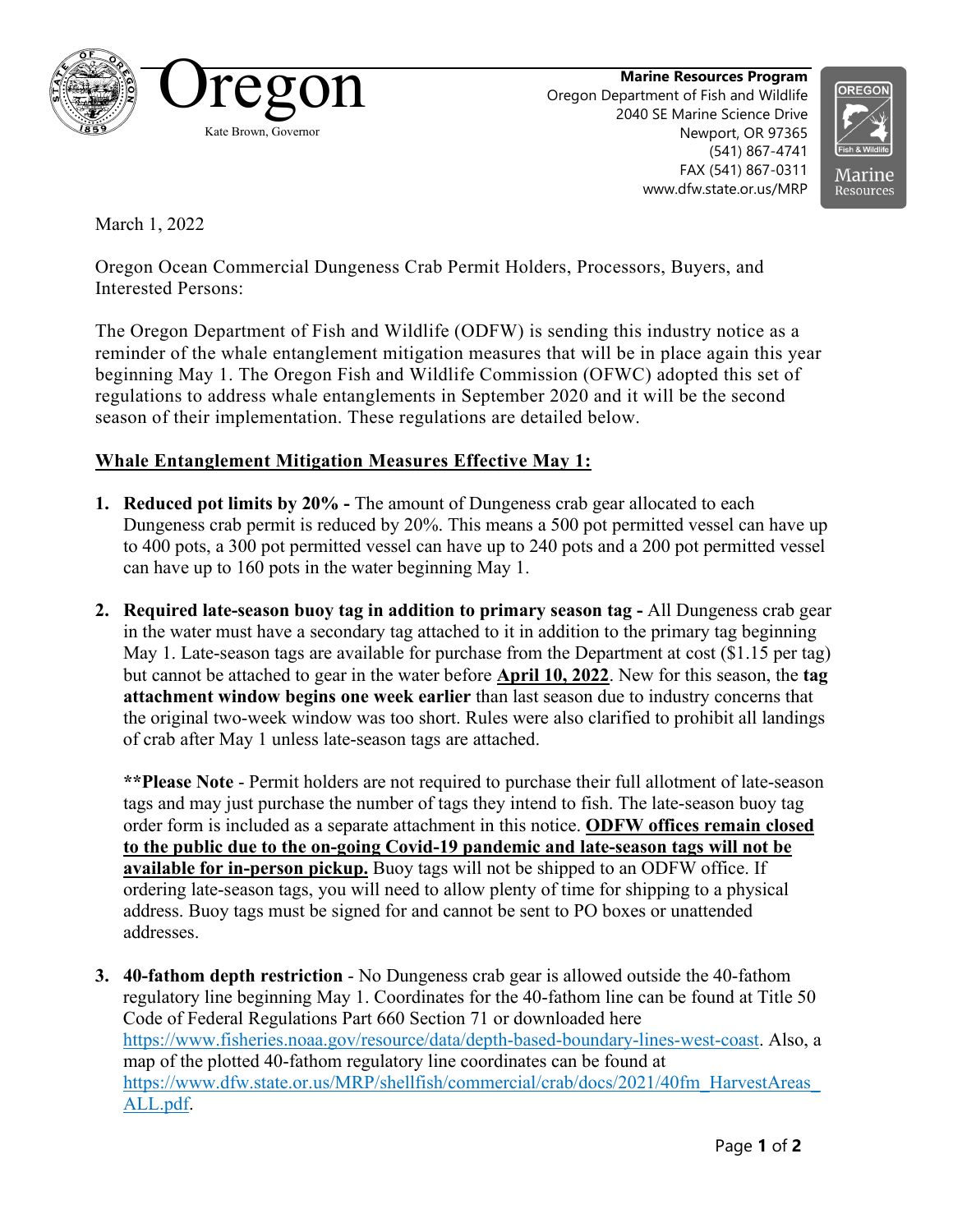**4. Derelict gear retrieval** - Any gear in the ocean after May 1 without a late-season buoy tag or outside 40 fathoms can be retrieved under in-season derelict gear provisions.

**\*\*Please Note** - Beginning May 1, retention of crab is not allowed, from any derelict gear outside of 40 fathoms or that does not have a valid late-season tag attached.

- **5. The set of provisions above will sunset after next crab season (2022-23) without further OFWC regulatory action -** ODFW will be evaluating the effectiveness of these measures and providing recommendations to continue or adjust them from 2023 onward. Prior to the expiration date, the OFWC will have to adopt new rules in order to continue pot limit reduction, depth restriction, and late-season tags as entanglement risk reduction measures without regulatory interruption.
- **6. Eliminated two-week post-season gear clean-up period -** All Dungeness crab gear is required to be out of the water by 11:59 PM on August 14.
	- **a. One-time retrieval waivers for another crab permitted vessel to assist in removing gear from August 1 through August 14 are allowed.** Vessels can request a one-time retrieval waiver to have another vessel help retrieve their gear out of the water during the last two weeks of the season. Please contact ODFW License Services at 503-947-6101 if you are interested in applying for a waiver.
	- **b. The amount of derelict gear that may be retrieved from August 15 through August 29 has been increased from 50 pots to an unlimited amount.** From August 15 through October 31, an unlimited amount of derelict gear may be retrieved by any commercially licensed vessel. Any gear recovered under this provision must be returned to the original owner by law. This gear retrieval period is separate and different from the post-season derelict gear recovery program. The post-season program requires a separate permit to participate, and by statute allows permitted vessels to keep or sell recovered gear beginning no sooner than 15 days after the season ends.

Additional details on all ODFW efforts to mitigate the risk of whale entanglement in collaboration with commercial crab industry, including a Best Fishing Practices Directive, can be found at [https://www.dfw.state.or.us/MRP/shellfish/commercial/crab/whale\\_entanglement.asp.](https://www.dfw.state.or.us/MRP/shellfish/commercial/crab/whale_entanglement.asp)

Thank you for reviewing all this information and please contact us if you have any questions.

Caren Braby Marine Program Manager [Caren.E.Braby@odfw. oregon.gov](mailto:Caren.E.Braby@odfw.%20oregon.gov) 541-961-5352

Troy Buell State Fishery Manager [Troy.V.Buell@odfw.oregon.gov](mailto:Troy.V.Buell@odfw.oregon.gov) 541-961-8135

Kelly Corbett Commercial Crab Project Leader [Kelly.C.Corbett@odfw.oregon.gov](mailto:Kelly.C.Corbett@odfw.oregon.gov) 541-270-5083